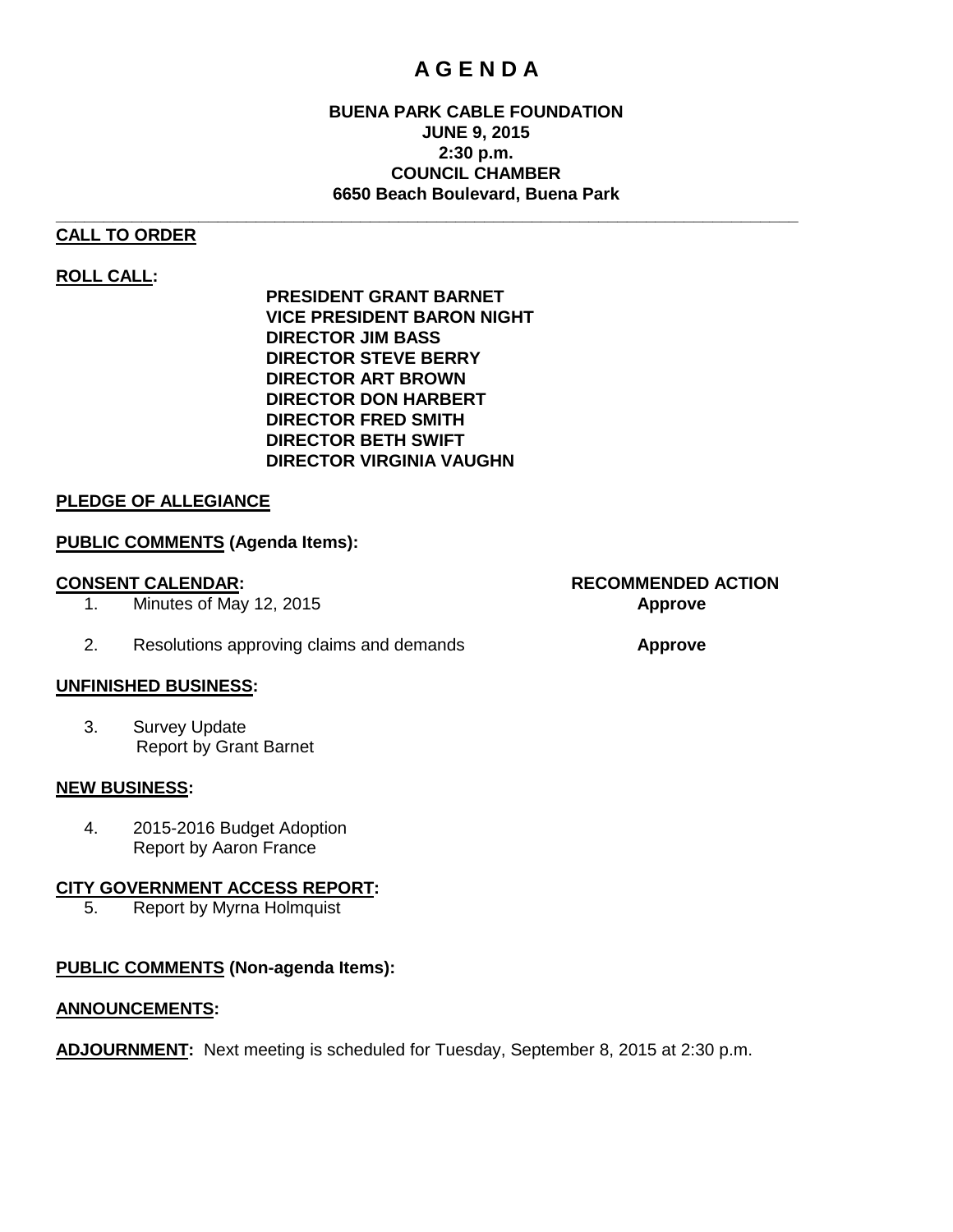### **BUENA PARK CABLE FOUNDATION MINUTES OF MEETING May 12, 2015**

President Grant Barnet called the Buena Park Cable Foundation Meeting of May 12, 2015 to order at 4:04 p.m. in the Council Chamber, 6650 Beach Boulevard, Buena Park, California.

PRESENT: Barnet, Bass, Berry, Brown, Harbert, Night, Smith, Swift (entered at 4:07 PM) and Vaughn

ABSENT: None

#### **ALSO PRESENT:**

Aaron France, Assistant to the City Manager, Myrna Holmquist, Communications and Marketing Manager, Dennis Varela, Accountant and Marsha Cook, Executive Assistant.

#### **PLEDGE OF ALLEGIANCE**

Don Harbert led the Pledge of Allegiance to the flag.

#### **PUBLIC COMMENTS (Agenda Items):**

There were no public comments.

# **CONSENT CALENDAR:**

#### **MINUTES OF APRIL 28, 2015**

#### **RESOLUTION APPROVING CLAIMS AND DEMANDS**

| <b>MOTION:</b> | Smith/Brown to APPROVE the consent calendar.                 |  |  |  |
|----------------|--------------------------------------------------------------|--|--|--|
| AYES:          | Barnet, Bass, Berry, Brown, Harbert, Night, Smith, Swift and |  |  |  |
|                | Vaughn                                                       |  |  |  |
| NOES:          | <b>None</b>                                                  |  |  |  |
| ABSENT:        | <b>None</b>                                                  |  |  |  |

#### **UNFINISHED BUSINESS**

### **Survey Update**

Grant Barnet reported that the survey was still in process and that when Intern Lauren Orosco Is through with her finals at school, she will resume work on the survey.

### **NEW BUSINESS**

## **2015-2016 Budget Presentation**

Aaron France distributed a staff-proposed 2015-2016 Budget and advised Directors that because of the limited time between the last BPCF meeting and today's meeting, the Budget Committee had not had a chance to meet and review the information. He assured everyone that the Committee would convene before the June meeting to review the proposed budget.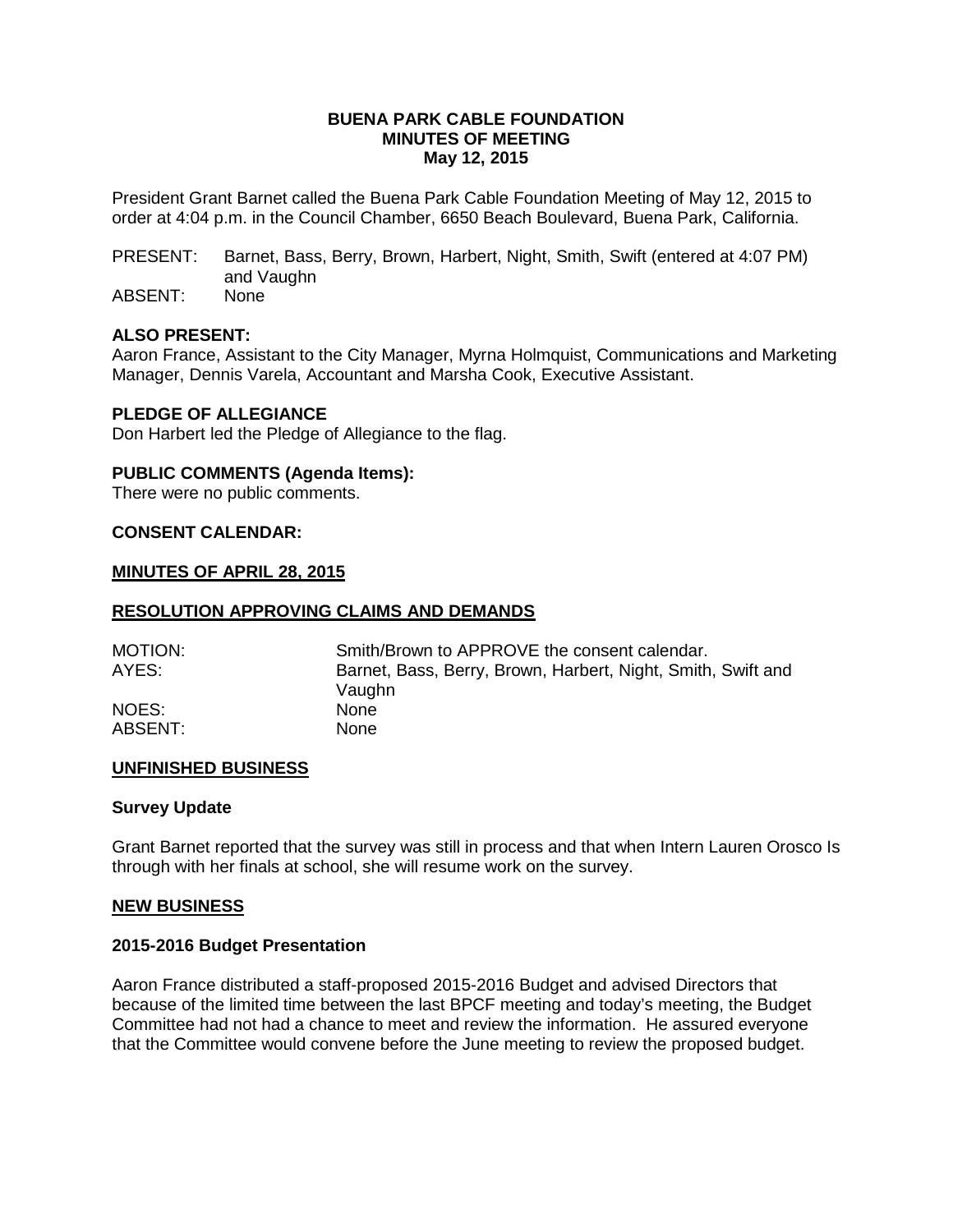#### BUENA PARK CABLE FOUNDATION May 12, 2015 PAGE 2

# **CITY GOVERNMENT ACCESS REPORT**

Myrna Holmquist updated Directors on the current programming line-up with the addition of a new Relay for Life promo, Coffee with a Cop, and continuing with Buena Park Today Spring 2015, Water Conservation, Relay for Life Golf Tournament, Adopt-A-Pet, Inside Buena Park Rock & Brews ground breaking, new Fitness Zone at the City parks, Crime Watch and the Wall That Heals. Coming up later in May will be the Memorial Day celebration, the Police recognition luncheon and Police Dept. open house.

# **PUBLIC COMMENTS (Non-agenda Items):**

# **ANNOUNCEMENTS:**

Myrna Holmquist distributed a report with bios of the scholarship winners and reminded Directors that the awards were scheduled for the City Council meeting later in the day. Two of the three recipients will be present; Justine Banal and Karolina Rivas. Mandi Ortiz also sent a statement to be read in her absence, thanking the Foundation.

# **ADJOURNMENT:**

There being no further business, the meeting was adjourned at 4:12 p.m. The next meeting is scheduled for June 9, 2015 at 2:30 p.m.

# **ATTEST:**

Marsha Cook, Exec. Asst. Grant Barnet, President

\_\_\_\_\_\_\_\_\_\_\_\_\_\_\_\_\_\_\_\_\_\_\_\_\_\_\_\_\_ \_\_\_\_\_\_\_\_\_\_\_\_\_\_\_\_\_\_\_\_\_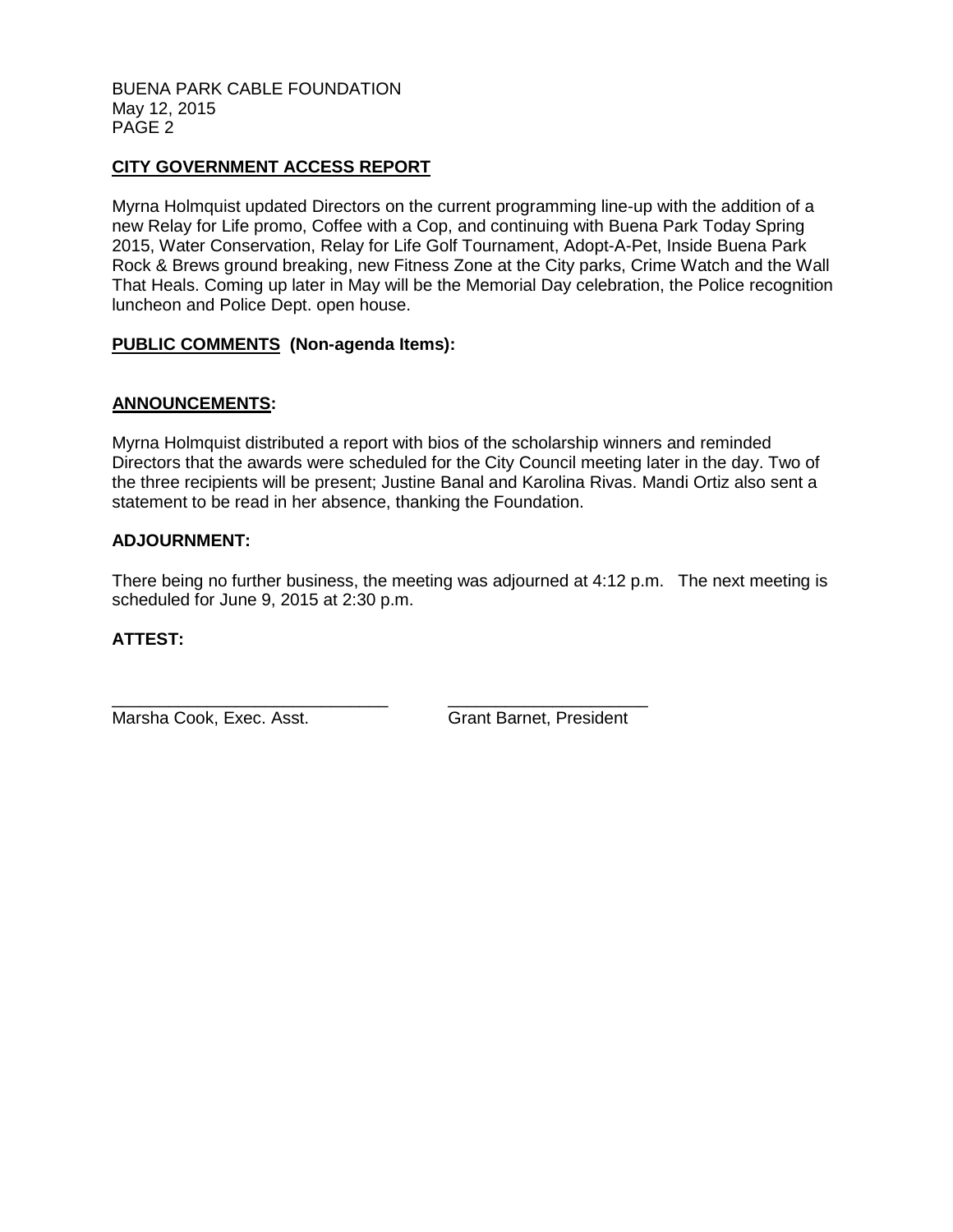#### **CITY OF BUENA PARK FOUNDATION CHECK REGISTER For FY 2014-2015**

| Date      | <b>Vendor</b>         | <b>Description</b>                                          | Invoice #            | Check# | Amount      |
|-----------|-----------------------|-------------------------------------------------------------|----------------------|--------|-------------|
| 5/5/2015  | Art Brown             | Buena Park Foundation Meeting on April 28, 2015             | April 28, 2015       | 6601   | 100.00      |
| 5/5/2015  | James Bass            | Buena Park Foundation Meeting on April 28, 2015             | April 28, 2015       | 6602   | 100.00      |
| 5/5/2015  | Don Harbert           | Buena Park Foundation Meeting on April 28, 2015             | April 28, 2015       | 6603   | 100.00      |
| 5/5/2015  | Fred Smith            | Buena Park Foundation Meeting on April 28, 2015             | April 28, 2015       | 6604   | 100.00      |
| 5/6/2015  | City of Buena Park    | Reimburse City for Purchase of DVD'S and Wallets            | <b>MARCH-2015</b>    | 6605   | 64.64       |
| 5/7/2015  | Justine Banal         | <b>Communication Scholarship</b>                            | May-2015             | 6606   | 1,667.00    |
| 5/7/2015  | <b>Mandolin Ortiz</b> | <b>Communication Scholarship</b>                            | May-2015             | 6607   | 1,667.00    |
| 5/7/2015  | Karolina Rivas        | <b>Communication Scholarship</b>                            | May-2015             | 6608   | 1,667.00    |
| 5/14/2015 | <b>Voided Check</b>   | <b>Voided Check</b>                                         | <b>Voided Check</b>  | 6609   |             |
| 5/14/2015 | Jane Cameron          | April Crime Watch #2, May Crime Watch #1                    | B1415-0509           | 6610   | 400.00      |
| 5/14/2015 | <b>Mark Cloud</b>     | May Crime Watch #1 & #2, Children's Art Festival            | 9732                 | 6611   | 2,700.00    |
| 5/14/2015 | Vista Media Services  | Adopt-A-Pet (May-June 2015)                                 | 383-15               | 6612   | 900.00      |
| 5/18/2015 | James Bass            | Buena Park Foundation Meeting on May 12, 2015               | May 12, 2015         | 6613   | 100.00      |
| 5/18/2015 | Art Brown             | Buena Park Foundation Meeting on May 12, 2015               | May 12, 2015         | 6614   | 100.00      |
| 5/18/2015 | Don Harbert           | Buena Park Foundation Meeting on May 12, 2015               | May 12, 2015         | 6615   | 100.00      |
| 5/18/2015 | <b>Fred Smith</b>     | Buena Park Foundation Meeting on May 12, 2015               | May 12, 2015         | 6616   | 100.00      |
| 5/20/2015 | Vista Media Services  | New Attraction at Knott's Berry Farm - Voyage to Iron Reef  | 384-15               | 6617   | 900.00      |
| 5/21/2015 | Vista Media Services  | Police Open House, City Hall Leisure Classes and Activities | 385-15, 386-15       | 6618   | 1,800.00    |
|           |                       |                                                             | <b>Total For May</b> |        | \$12,565.64 |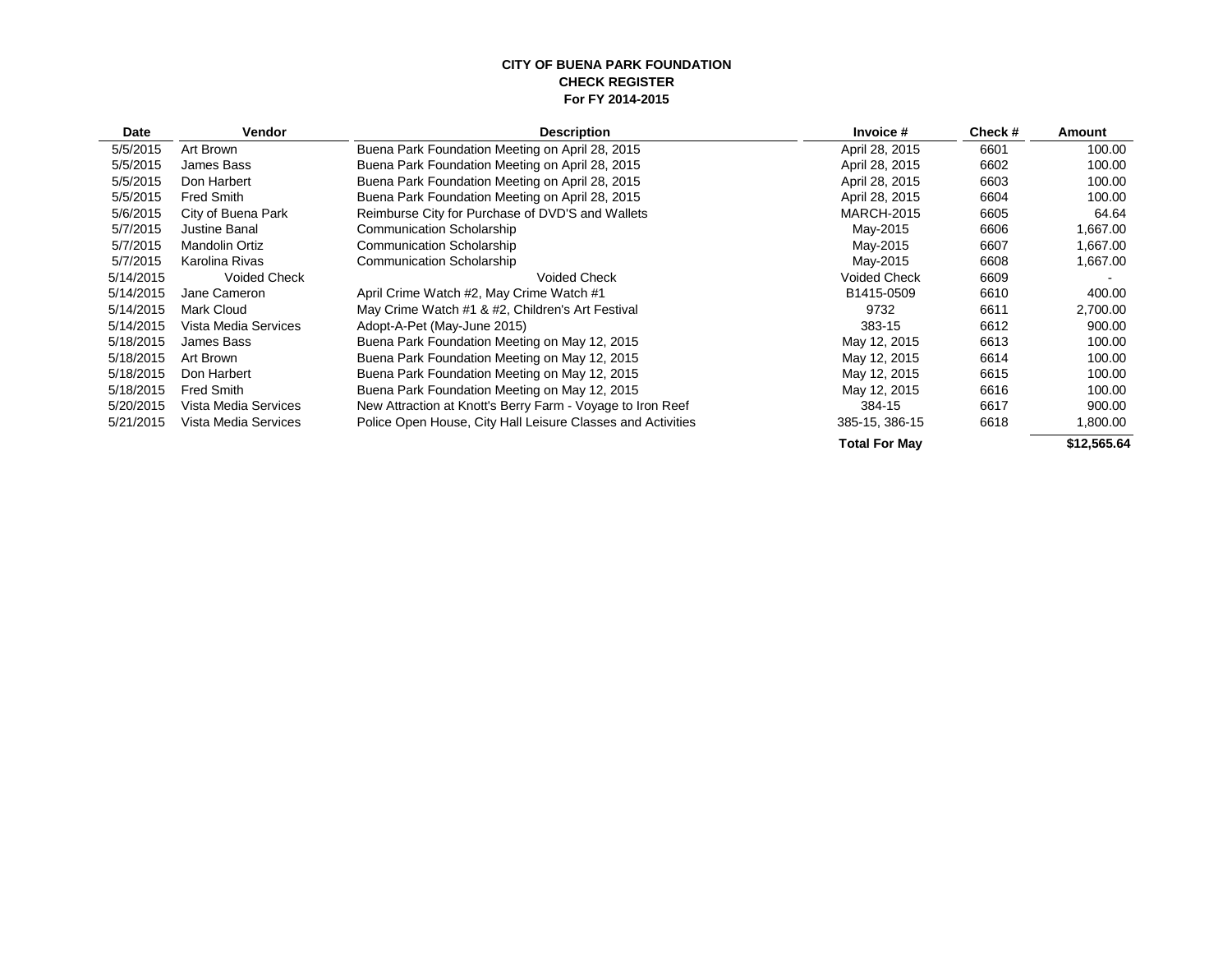# **BUENA PARK FOUNDATION Income Statement May 31, 2015**

|                 |                                         |                 | <b>Current Year</b> |                    |                | <b>Prior Year</b> |
|-----------------|-----------------------------------------|-----------------|---------------------|--------------------|----------------|-------------------|
|                 |                                         |                 | Actual              | Variance-          |                | Actual            |
|                 |                                         |                 | Period Ending       | Favorable          |                | Period Ending     |
|                 |                                         | <b>Budget</b>   | May 31, 2015        | (Unfavorable)      |                | June 30, 2014     |
|                 |                                         |                 |                     |                    |                |                   |
| <b>REVENUES</b> |                                         |                 |                     |                    |                |                   |
|                 | 3410 Investment Income                  | \$<br>50.00     | 34.40               | \$<br>(15.60)      | $\mathfrak{L}$ | 43.27             |
|                 | 3900 Miscellaneous Revenue              |                 |                     |                    |                |                   |
|                 | 3951 Contribution from Time Warner/AT&T | 105,000.00      | 87,825.08           | (17, 174.92)       |                | 107,868.34        |
|                 | <b>Total Revenues</b>                   | \$105,050.00    | \$<br>87,859.48     | \$<br>(17, 190.52) | \$             | 107,911.61        |
|                 |                                         |                 |                     |                    |                |                   |
|                 | <b>EXPENDITURES</b>                     |                 |                     |                    |                |                   |
|                 | 5214 Taxes and Fees                     | 100.00          | 81.00               | 19.00              |                | 61.00             |
|                 | 5219 Time Warner Video Services         | 1,000.00        | 806.70              | 193.30             |                | 863.72            |
|                 | 5220 Government Access/City             | 79,700.00       | 72,018.96           | 7,681.04           |                | 71,331.91         |
|                 | 5221 Government Access/Council          | 6,000.00        | 3,400.00            | 2,600.00           |                | 5,605.00          |
|                 | 5223 Ministerial Series                 | 3,300.00        |                     | 3,300.00           |                |                   |
|                 | 5225 Member Salaries                    | 3,000.00        | 1,900.00            | 1,100.00           |                | 2,500.00          |
|                 | 5227 Miscellaneous Expenses             | 1,000.00        |                     | 1,000.00           |                | 40.51             |
|                 | 5230 Scholarships                       | 5,000.00        | 5,001.00            | (1.00)             |                | 4,995.00          |
|                 | 5240 Professional Services              | 1,600.00        | 1,492.00            | 108.00             |                | 1,449.00          |
|                 | 5245 Accounting/Staff Services          | 13,000.00       |                     | 13,000.00          |                | 13,000.00         |
|                 | 5250 Equipment Maintenance              | 2,000.00        | 1,106.75            | 893.25             |                | 2,000.00          |
|                 | 5410 Stationery/Supplies                | 250.00          | 97.18               | 152.82             |                | 103.91            |
|                 | 5411 Printing                           | 150.00          |                     | 150.00             |                |                   |
|                 | 5420 Books/Dues/Subscriptions           | 200.00          | 80.00               | 120.00             |                | 80.00             |
|                 | 5430 Postage                            | 100.00          | 49.00               | 51.00              |                | 49.00             |
|                 | 5840 Capital Outlay                     | 8,200.00        |                     | 8,200.00           |                | 8,000.00          |
|                 | <b>Total Expenditures</b>               | 124,600.00      | 86,032.59           | 38,567.41          |                | 110,079.05        |
|                 |                                         |                 |                     |                    |                |                   |
|                 | Revenues Over (Under) Expenditures      | (19,550.00)     | 1,826.89            | (21, 376.89)       |                | (2, 167.44)       |
|                 | Fund Balance, Beginning of Period       | 73,160.37       | 73,160.37           |                    |                | 75,327.81         |
|                 | Fund Balance, End of Period             | 53,610.37<br>\$ | \$<br>74,987.26     | $$$ (21,376.89)    |                | 73,160.37         |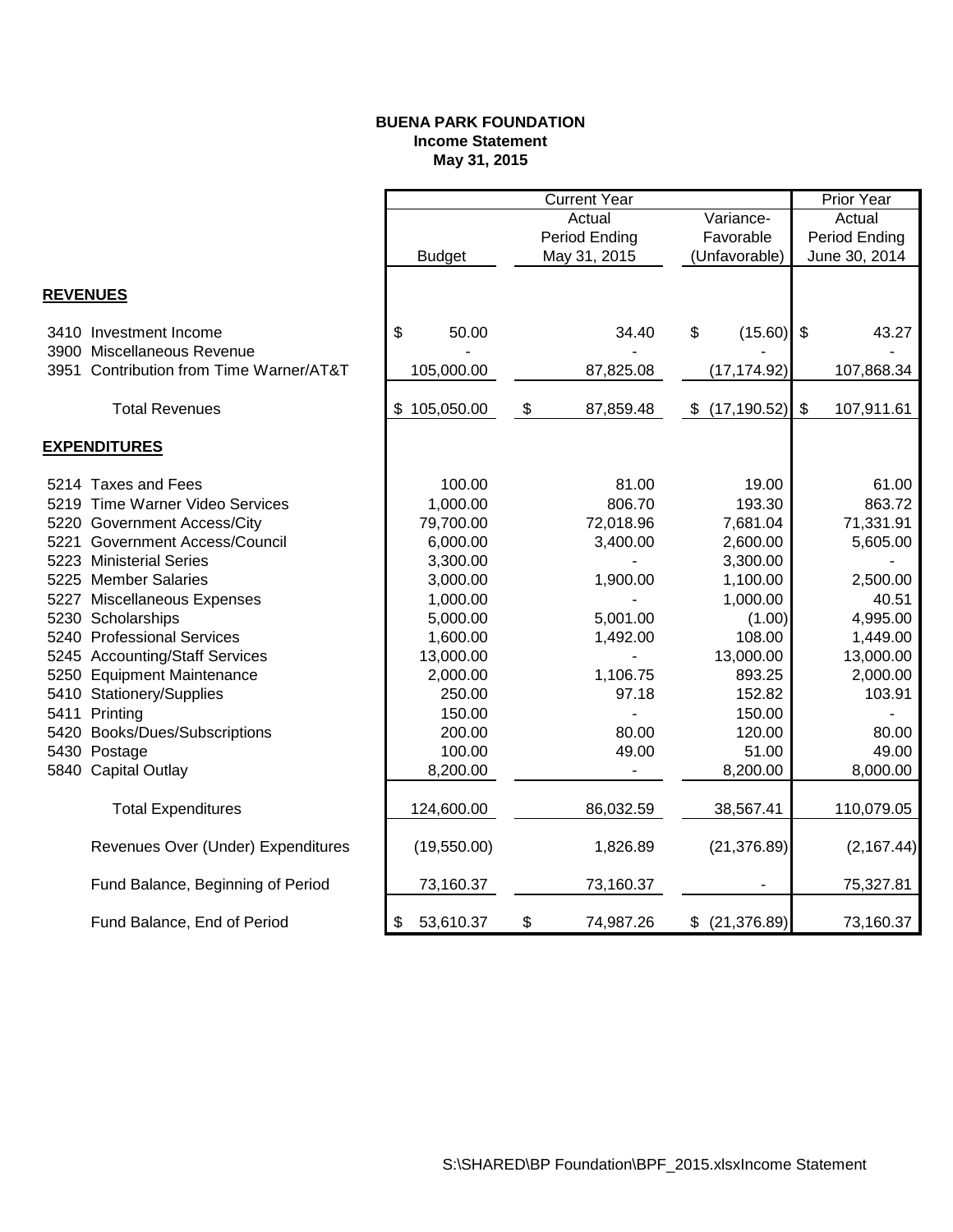# BP CABLE FOUNDATION BUDGET

|                                                              | Actual      | Mid-Year    | <b>Sub Committee</b><br>Recommended |
|--------------------------------------------------------------|-------------|-------------|-------------------------------------|
| <b>Administrative Budget</b>                                 | FY 13-14    | FY 14-15    | FY 15-16                            |
| Insurance/Bonding (Equip Coverage/Public Official Liability) | 0           | $\mathbf 0$ | 0                                   |
| Taxes & Fees (Non-Profit Filing Fees)                        | 61          | 100         | 100                                 |
| <b>Stationary &amp; Supplies</b>                             | 104         | 250         | 250                                 |
| Books, Dues & Subscriptions                                  | 80          | 200         | 200                                 |
| Postage                                                      | 49          | 100         | 100                                 |
| Printing                                                     | $\mathbf 0$ | 150         | 150                                 |
| Scholarship Program                                          | 4,995       | 5,000       | 10,000                              |
| Professional Services (Review of Financial Records)          | 1,450       | 1,600       | 1,600                               |
| <b>Accounting/Staff Services</b>                             | 13,000      | 13,000      | 13,000                              |
| <b>Director Stipends</b>                                     | 2,500       | 3,000       | 3,000                               |
| <b>Time Warner Video Services</b>                            | 863         | 1,000       | 1,000                               |
| <b>Equipment Maintenance</b>                                 | 2,000       | 2,000       | 2,000                               |
| Capital Outlay (One-Time Playback Equip Purchase)            | 8,000       | 8,200       | 2,000                               |
| <b>Total Administrative Budget</b>                           | \$33,102    | \$34,600    | \$33,400                            |
| <b>Programming Budget</b>                                    |             |             |                                     |
| Govt Access BPTV Ch 3 (Production Budget on Page 2)          | \$71,332    | \$79,700    | \$79,700                            |
| Council Meetings (24 mtgs/year; 2 staff @ \$40/hr for 2 hrs) | 5,605       | 6,000       | 6,000                               |
| <b>Ministerial Series</b>                                    | 0           | 3,300       | 3,300                               |
| Miscellaneous Expenditures                                   | 40          | 1,000       | 1000                                |
| <b>Total Programming Budget</b>                              | \$76,977    | \$90,000    | \$90,000                            |
| <b>TOTAL BUDGET</b>                                          | \$110,079   | \$124,600   | \$123,400                           |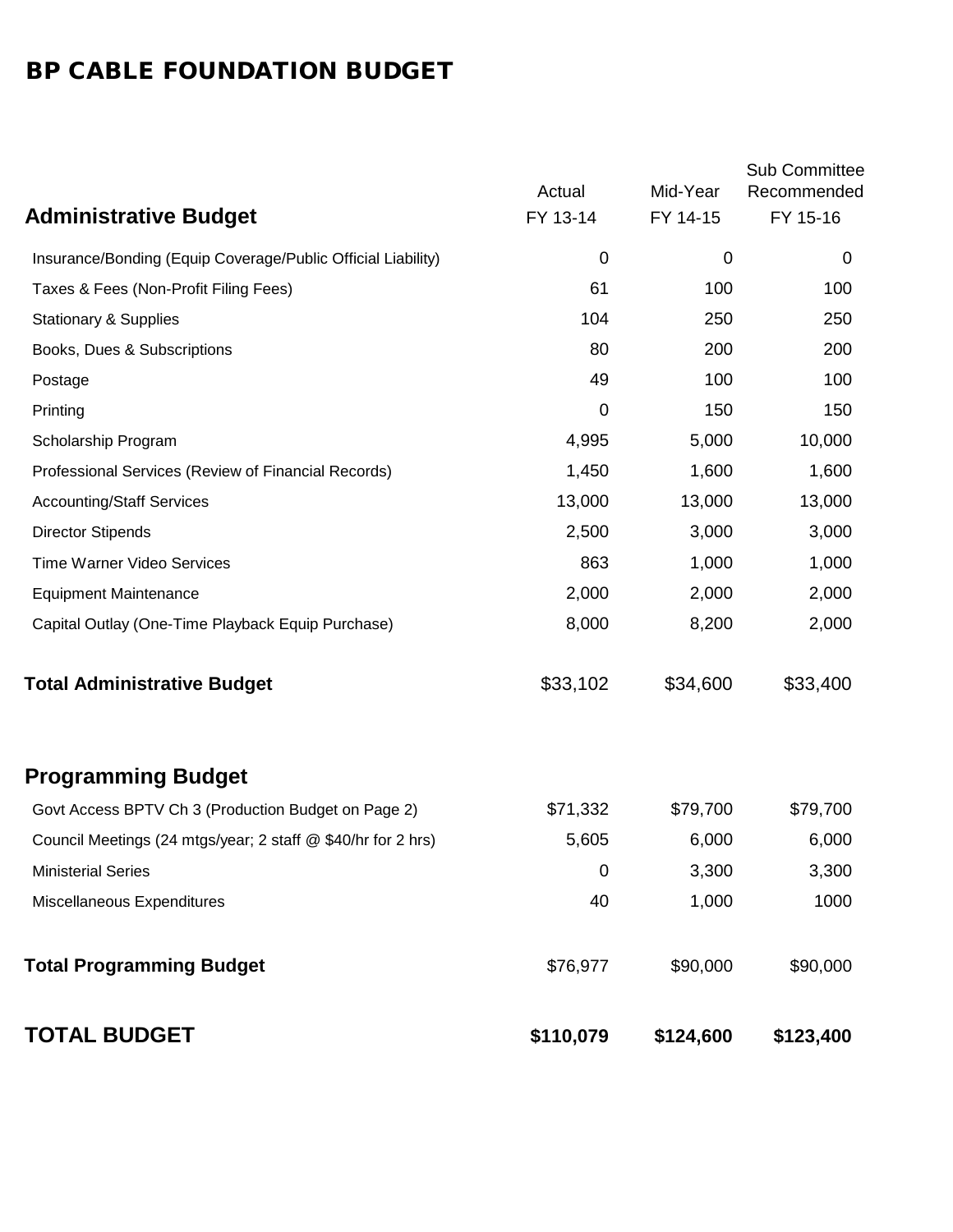# GOVT ACCESS PRODUCTION BUDGET

| <b>TOTAL GOVERNMENT ACCESS BUDGET</b>     | \$71,332           | \$79,700 | \$79,700                             |                           |
|-------------------------------------------|--------------------|----------|--------------------------------------|---------------------------|
| Recording Media for Production Taping     |                    | 0        | 0                                    |                           |
| Promotional/Marketing Materials           |                    | 0        | $\mathbf 0$                          |                           |
| Part-Time Production/Marketing Assistant  |                    | 3200     | 3200                                 |                           |
| Productions Expenditures @ \$850 per show |                    | \$76,500 |                                      | \$76,500 (\$900 per show) |
|                                           | Actual<br>FY 13-14 | FY 14-15 | <b>Staff</b><br>Proposed<br>FY 15-16 |                           |